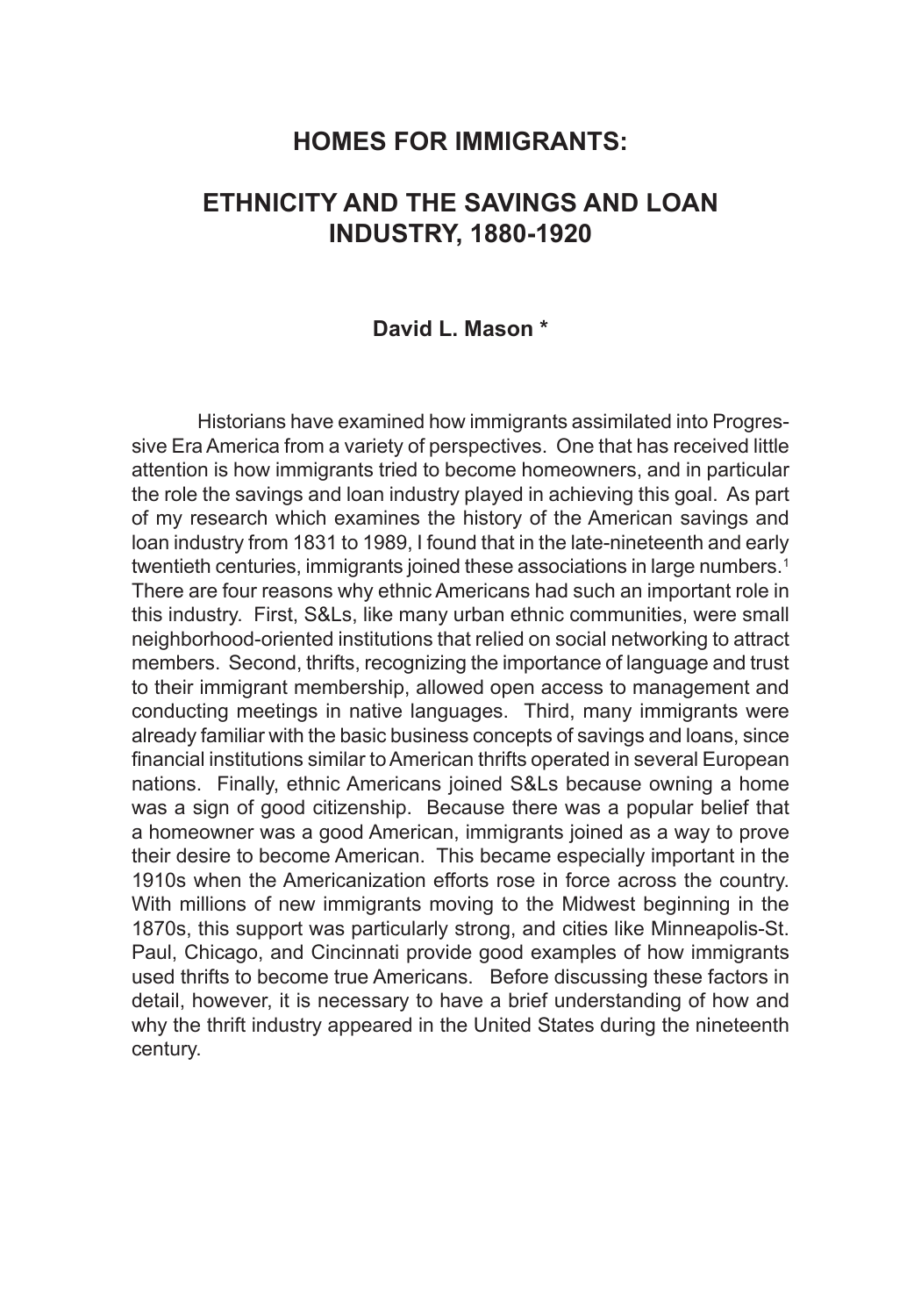#### **Identifying the Role of Immigrants in Thrifts**

The thrift industry began in the 1830s with the sole purpose of allowing people of limited means to become homeowners. Early thrifts were cooperatives that closely followed the operating practices of British building societies upon which they were modeled. People joined a thrift by subscribing to shares in the association, which they paid for over time in monthly installments. When enough money accumulated, a member could take out a loan to buy a home, with the loan amount limited to the face value of the subscribed shares. In essence, the loan was an advance on the unpaid shares. The member/borrower repaid the loan by continuing to make the same monthly share payment as well as loan interest. Because it took as long to pay back a loan as it did to pay for the shares, a period of between six and ten years, thrift mortgages were not only long term, but also amortizing. This was a major improvement over bank mortgages that were repaid interest-only with the full principal due at the end of a three-year term. Finally, as with other cooperatives, if an association made a profit the members received this as a dividend. To reinforce the habit of thrift, however, these funds were not paid in cash, but were credited to the share accounts. This meant members earned compound interest on their savings.<sup>2</sup>

Although the first loan ever made by a thrift defaulted, the overall success of these associations in helping their members acquire homes led to their steady expansion across the country. In 1894, the first federal government survey of the industry showed that more than 5,500 S&Ls were in existence, with nearly 40 percent located in and around the industrial centers of the East and Midwest. One important reason for this trend was that S&Ls were very popular with immigrants. This same study revealed that more than 10 percent of all thrifts had distinct ethnic origins and served German, Italian, Irish, Scottish, Polish, Hungarian, Serbian, Croatian, Yugoslavian, Lithuanian, Estonian, Latvian, and Russian communities. In some cities, ethnic thrifts were so numerous that they formed trade associations based on nationalities. S&L leaders recognized and approved the role ethnic Americans had in the industry's growth, noting that thrifts are "being rapidly carried forward among the foreign element which is truly for the good of the local community."3

There are several organizational characteristics that made immigrants want to join a thrift. One of these was that most urban S&Ls were small and usually served specific neighborhoods or communities. The average thrift in 1894 had just 300 members. Philadelphia had more than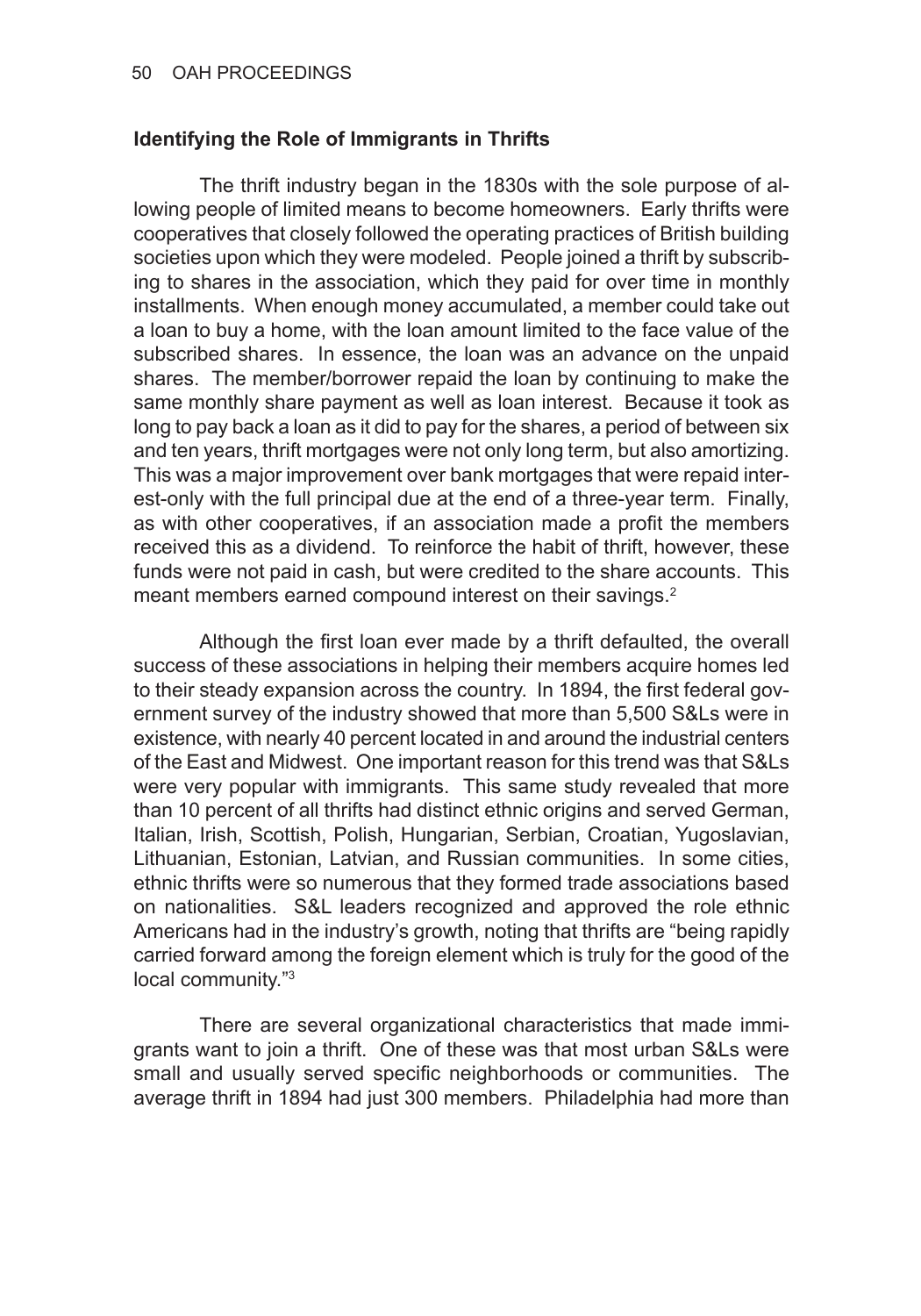500 thrifts, while Cincinnati and Chicago had 330 and 300 associations respectively. Similarly, the primary way someone learned about a thrift was by word-of-mouth advertising, a trait ideally suited to the tight-knit nature of ethnic communities. As a result, it was common to find large thrifts serving very small parts of a city. For example, a Bohemian association in Chicago with assets of more than \$5 million drew all its members from a neighborhood four miles long and one mile wide without the use of any outside advertising. A second organizational characteristic that helped immigrants participate was that most states did not require thrifts to meet strict requirements in order to receive a charter. Most states required just five members to form a thrift, and they also allowed the association to operate from almost any location. As a result, many ethnic associations began with only a handful of members and sometimes operated out of a local tavern, which was also often a center of neighborhood social activity.4

The most important organizational characteristic that endeared thrifts to ethnic Americans was the reliance on mutual cooperation for success. Since these members usually knew each other, immigrants who joined a thrift generally felt more comfortable with their financial dealings Similarly, to help them feel less like "strangers in a strange land," ethnic thrifts conducted meetings and printed documents in the immigrants' native languages. Finally, by helping to turn immigrant tenants into homeowners, thrifts increased the stability of the local communities. According to one Polish thrift executive, "the work of the [thrift] is more on the line of a social organization. Perhaps it is the fact that the members know personally their own officers which they have chosen . . . that gives them so much confidence in the [association]." This need for trust cannot be overestimated, since unscrupulous businessmen who relied on the financial ignorance of immigrants often preyed upon new arrivals to fleece them of their savings. In contrast, officers in ethnic associations worked to make sure their members understood how the association worked, and even tried to avoid foreclosing on a home if the immigrant borrower fell on hard times.<sup>5</sup>

The third reason why there was a close connection between immigrants and thrifts was that many ethnic-Americans were familiar with similar associations in Europe. Several East European countries had traditions of using cooperatives to help people of limited means acquire homes. In Poland, *People's Banks* were popular mutual-aid cooperatives, and in the Province of Posen more than 141,000 working-class Poles entrusted \$87.7 million in assets to these banks. Germany also had a very strong history of cooperative finance, including the Housewives Societies (*hausfrauen ver-*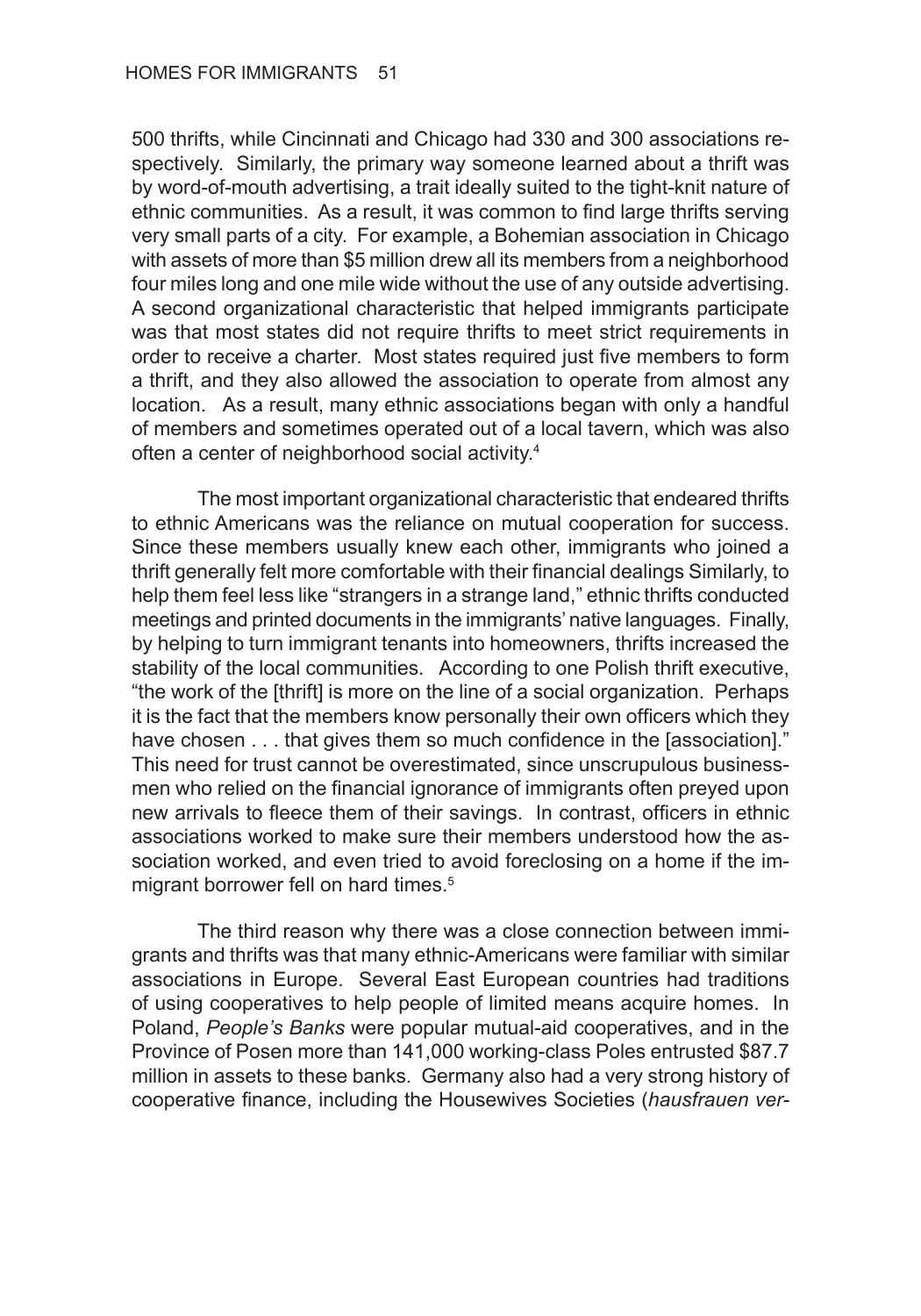*eins*) and Friendly Societies for Building (*Baughenossenschaften*) that had operated since the mid-nineteenth century. These societies were so popular with the German working class that by 1914 more than 1,400 were in operation throughout the country. Similar examples of this type of home financing system existed in countries like France, Denmark, and Sweden. Finally, like the American thrifts, the business practices of these European associations were based on the British system of cooperative home finance.<sup>6</sup>

### **The Role of "Americanization" in Thrifts**

One of the most important reasons why ethnic Americans joined a thrift was to assimilate into American society, especially as the movements to "Americanize" immigrants took shape. Between 1873 and 1910 more than nine million immigrants from southern and eastern Europe emigrated to America. These people have been called the "new immigrants," and their presence helped fuel the growth of the nation's expanding industrial cities. Living in crowded tenement houses, which the National Americanization Committee considered an "un-American standard of living," and often lacking formal education, new immigrants were seen by some as threatening to change the American way of life and its value system, however defined. According to one observer, "the greatest danger . . . upon our country's future prosperity is the emigration to our shores of thousands upon thousands of the ignorant lower classes of the old world."7

To address this perceived problem a number of campaigns to "Americanize" immigrants took shape in the early twentieth century. Reaching its height in the 1910s, this movement took a variety of forms, ranging from organized civic groups like the YMCA to individual efforts like settlement houses. Savings and loans were also involved in the effort, and by the 1910s non-ethnic associations were actively encouraging immigrants to join as members. The thrift trade association advised that "special efforts must be made to secure the foreign element as members," since "every time you make a home you make a citizen." To accomplish this, it recommended printing leaflets in foreign languages, and even placing ethnic Americans on their boards to represent that segment of the membership.<sup>8</sup>

Ethnic thrift leaders recognized the potential of their associations in the Americanization effort, and in the 1910s began to stress how eager immigrants were to own homes and improve their lives. As one German thrift executive noted "to a citizen of German extraction, the idea of owning a home is something for which he will sacrifice every pleasure and enjoyment," while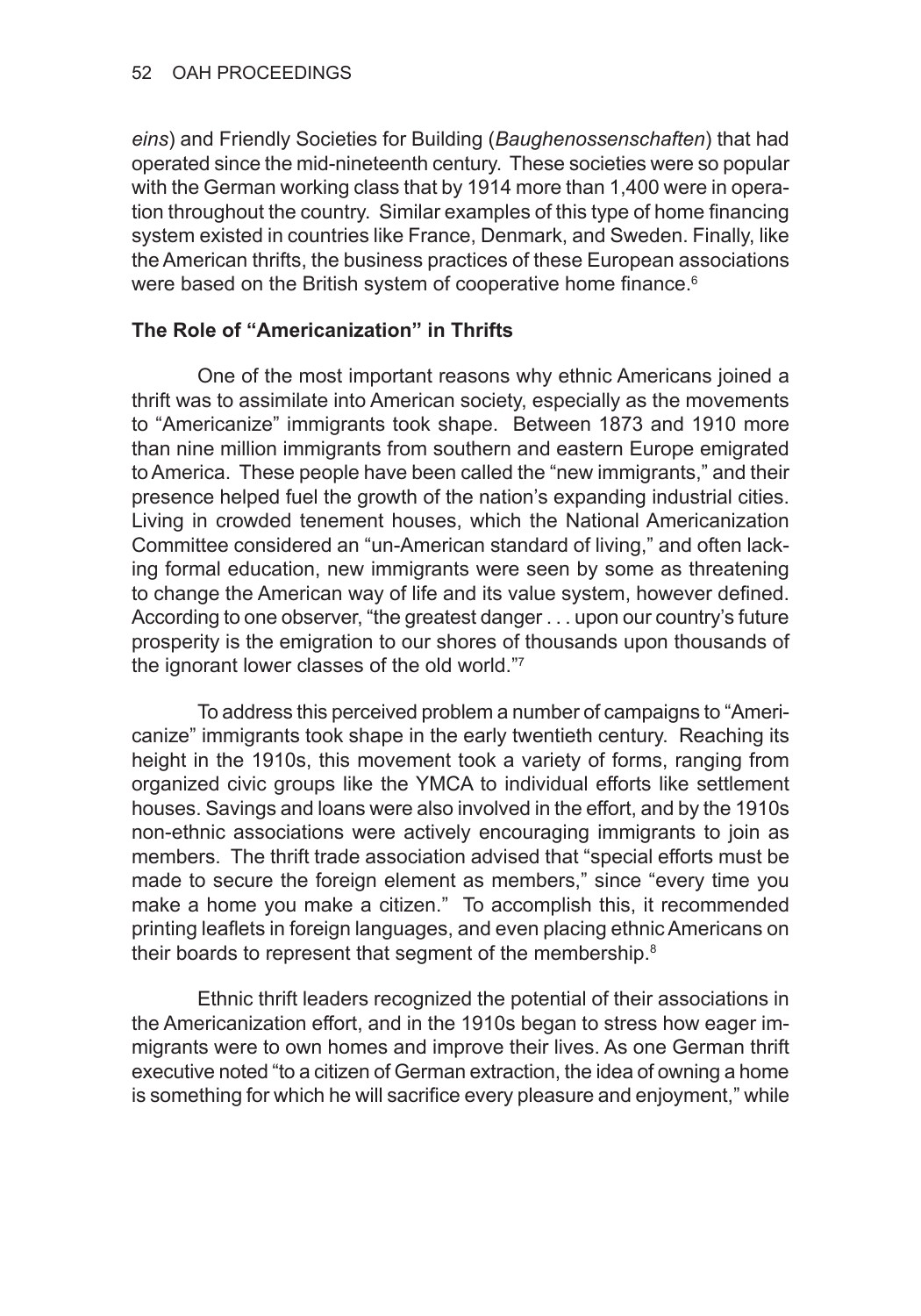a Chicago thrift president boasted, "we Bohemians believe home owning is the highest test of citizenship." Similarly, by encouraging immigrants to develop habits like systematic savings, thrifts instilled proper "American" values and morals. A Polish thrift officer noted that "our organizations help to make better citizens, and greatly add to the wealth and prosperity of our nation. During World War I, these associations reinforced their standing as "good Americans" by participating in patriotic movements, including Liberty Bond drives. Ethnic thrifts often subscribed to these government notes as a way to show that "we do our bit."9

The work of ethnic thrifts and those who solicited immigrants as members did receive recognition by others involved in the Americanization effort. The president of the Kalamazoo Chamber of Commerce said the best way to Americanize aliens was to form building and loans for them so they can learn how to manage their own finances and own their own homes. Governor Woodrow Wilson of New Jersey noted that the real significance of these associations was its "moral influence on members. It is a movement for the conservation of the character of citizenship." New Jersey Chamber of Commerce president George Viehmann spoke for many when he said there was "no greater force for the Americanization of the immigrant than is being exerted by the building and loan association." He also noted that immigrant homeowners "take a taxpayer's interest in good government and politics."10

### **Examples of the Ethnic-American Thrift**

Although nearly every major industrial city had ethnic thrifts, Minneapolis-St. Paul, Chicago, and Cincinnati provide some of the best case studies. By the 1880s, the Twin Cities of Minnesota had over fifty thrifts, many of which were organized by "new immigrants." These included German, Scandinavian, and one where "none but Catholics are eligible for membership." These associations were so successful in promoting home ownership among the working class that when people asked where the poor people lived they were surprised to learn that the "picturesque and roomy cottages with bits of lawn are the homes of workingmen." While obtaining a comfortable home was the main result of membership in ethnic thrifts, an equally important product was "their social and moral value in counteracting the tendency to wider divergence between rich and poor, and to the development of a proletariat class."11

Chicago had one of the broadest collections of ethnic S&Ls, reflect-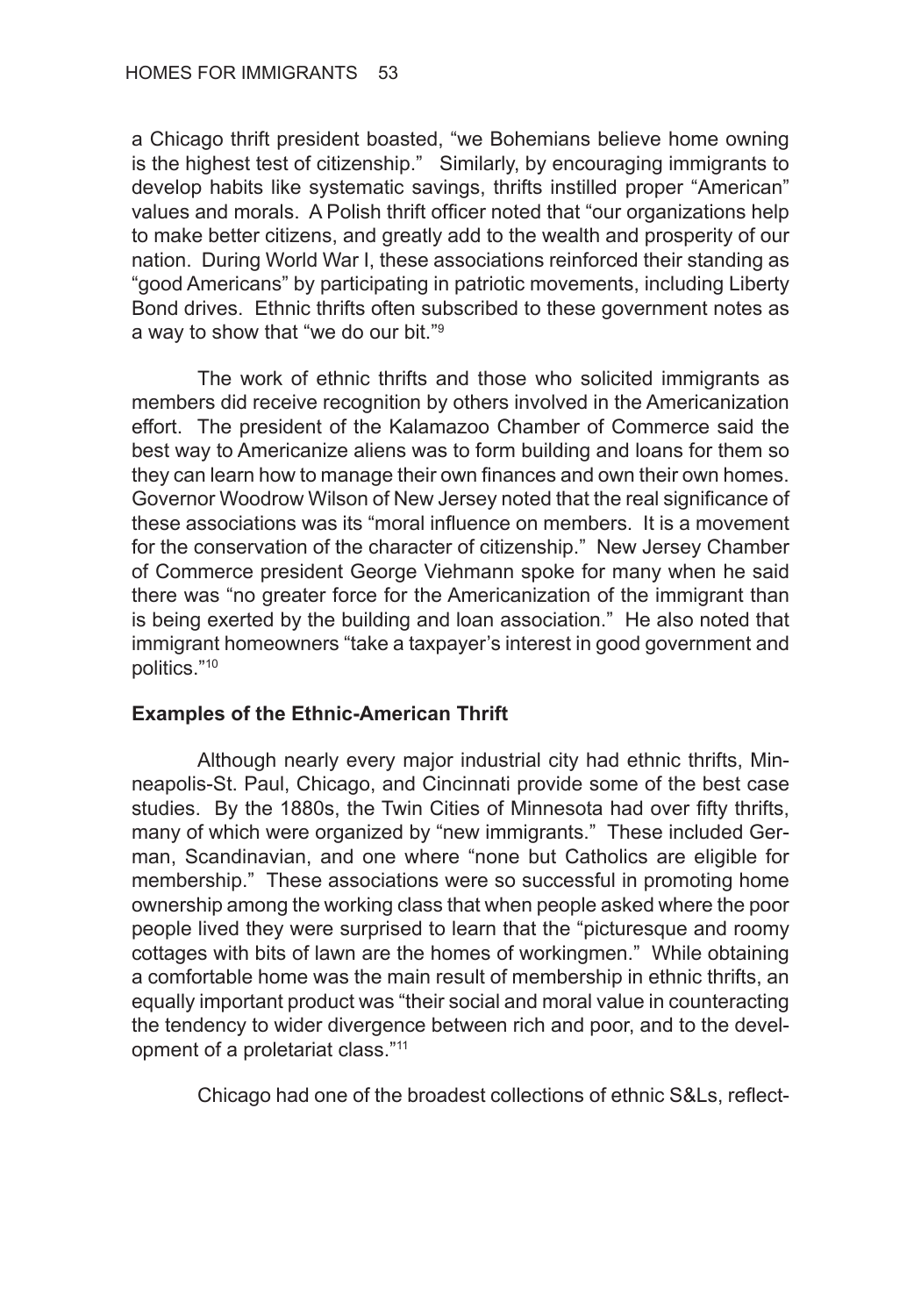ing its diverse population. Over 120 thrifts served only Bohemian residents, while 52 associations had Polish ties. One Polish S&L executive attributed the success of these associations among the working class to the importance of word-of-mouth publicity and common language, familiarity with management, and the modest monthly savings requirements. Another leader boasted that "[thrifts] have contributed in no small measure to Americanize the thousands of aliens who have come from different parts of the world to make Chicago their home."12

Cincinnati also had a large number of associations, many of which served its large German population. According to one observer, "Germans seem to adopt to the [thrift] more readily than any class of residents," which may account for why there were nearly six thrifts in each square mile of the city. Finally, the 1894 federal survey showed that over 20 percent of Cincinnati's thrifts were ethnic institutions, and its leaders acknowledged that these associations encouraged "not only the assimilation of the immigrant population, but inculcate anew the spirit which prompted the early pioneers of America in the pride of the home."13

### **Conclusions**

The American savings and loan industry began in 1831 as a way to help wage-earning working-class men and women become homeowners through thrift and mutual cooperation. The industry expanded significantly during the 1880s as increasingly crowded urban conditions led thousands of these people to pursue the dream of owning a home. An important reason for this growth was the active participation of immigrants as both thrift members and organizers. One reason for their involvement was because S&Ls were neighborhood organizations that relied on networking skills to attract members. Thrifts also generated trust from immigrants by allowing open access to management and conducting meetings in their native language. Likewise, many immigrants were familiar with American S&L practices since similar financial institutions could be found in several European nations. Finally, membership in an ethnic thrift was a way for immigrants to prove their citizenship, especially during World War I when "Americanization" movements formed across the nation. These practical and intangible factors all contributed to the decisions by ethnic-Americans to join a savings and loan.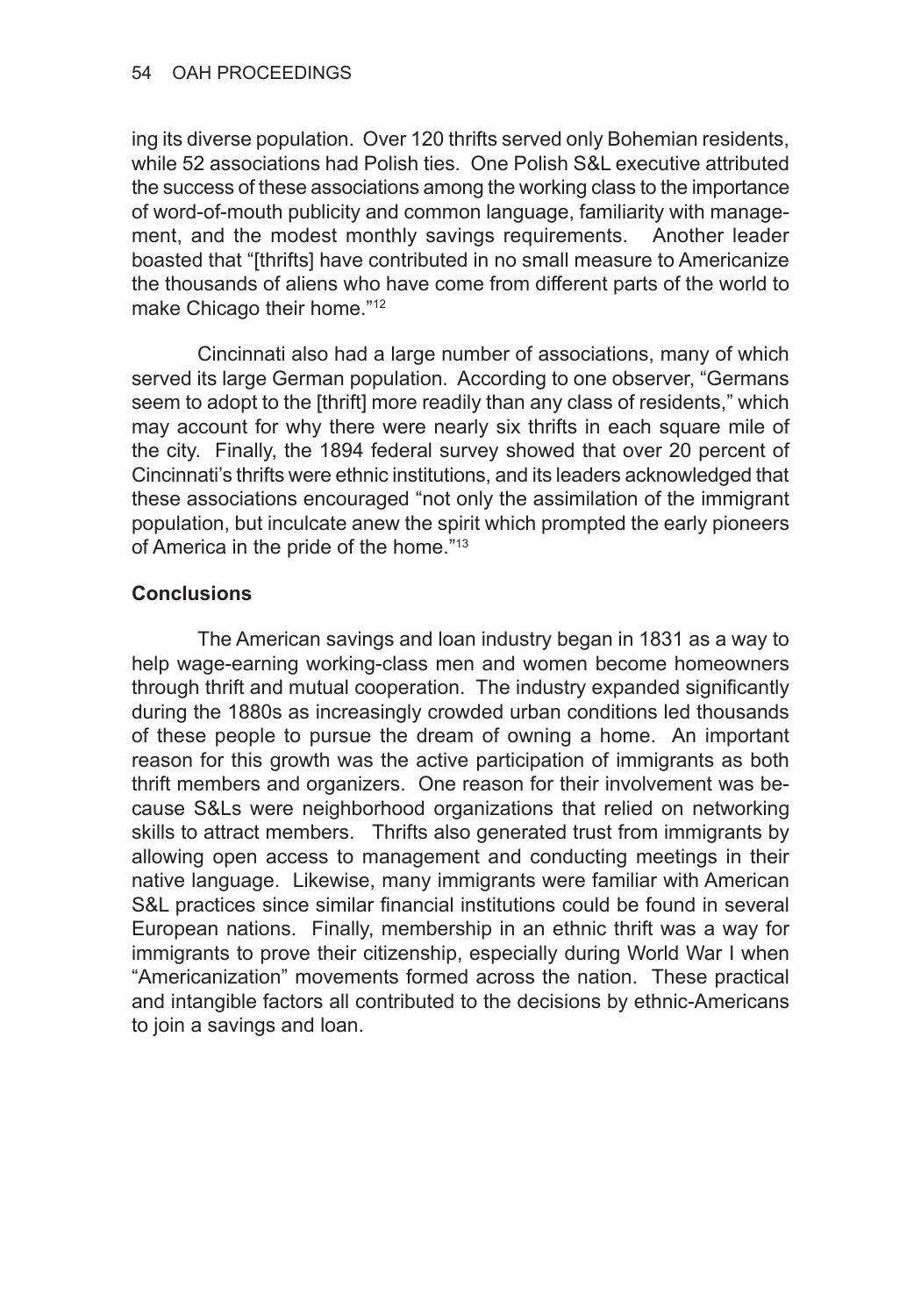#### **NOTES**

\* I am indebted to Mansel Blackford, William Childs and Gladys Haddad for their comments and suggestions.

1. Between 1831 and the 1930s, the most common term describing a savings and loan was "building and loan" or "thrift."

2. Edmund Wrigley, *The Working-Man's Way to Wealth* (Philadelphia, J.K. Simon, 1872), 12-20; Seymour Dexter, *A Treatise on Cooperative Savings and Loan Associations* (New York: D. Appleton and Co., 1889), 26-42; Henry Rosenthal, *Cyclopedia of Building, Loan and Savings Associations* (Cincinnati: American Building Association News Publishing, 1923), 114-7, 143-9; Robert Reigel and Russell Doubman, *The Building-and-Loan-Association* (New York: J. Wiley and Sons, 1927), 6-10.

3. Carroll Wright, *Ninth Annual Report of the Commissioner of Labor, Building and Loan Associations*, (Washington, D.C.: USGPO, 1894), 291, 323; "Organization of Associations Among Foreigners," *American Building Association News* (hereafter cited as *ABAN*) 30 (January 1910): Quote 187.

4. Wright, *Ninth Annual Report,* 291; "Monthly Dues," *ABAN* 22 (November 1903): 244; "Loan Associations for Store Workers," *ABAN* 31 (September 1911): 391; Joseph Sundheim, *Law of Building and Loan Associations* (Philadelphia: Smith‑Edwards Co., 1922), 33-9; "Irish-American of Buffalo," *ABAN* 29 (March 1909): 127; "Tavern Societies," *ABAN* 29 (April 1909): 149.

5. Albert Wachowski, "Polish United Building and Loan Associations," *ABAN* 31 (December 1911): 492-3; Upton Sinclair, *The Jungle*, (New York : The Jungle Publishing Co., 1906).

6. Mary Hinman Abel, "Housekeepers' Clubs in Germany," *Financial Review and American Building Association News* (hereafter cited as *FRABAN*) 12 (June 1893): 90; "The Housing Question in Germany," *ABAN* 24 (December 1905): 235; "The International Aspect of Home Financing Institutions," *ABAN* 53 (August 1933): 359, 385-6.

7. Edward Hartmann, *The Movement to Americanize the Immigrant*, (New York, AMS Press, 1967), 8; "Better Tenement Houses," *FRABAN* 15 (December 1896): 27; "Competition to House Immigrants," *ABAN* 36 (May 1916): 207; F.P. Cleveland, "Homes" *FRABAN* 15 (July 1896): Quote 5.

8. Hartmann, *Movement to Americanize the Immigrant*, 8-11; Gerd Korman, *Industrialization, immigrants, and Americanizers; the View from Milwaukee, 1866-1921* (Madison, State Historical Society of Wisconsin, 1967), 117-20; "Benefits of Building and Loan Associations," *ABAN* 35 (November 1915): 500; *ABAN* 35 (December 1915): 519; "Americanization," *ABAN* 37 (March 1917): Quote 103.

9. Gustav Wexner, "Future of Building and Loan Associations," *ABAN* 19 (February 1900): Quote 38; "Monthly Dues," *ABAN* 22 (November 1903): Quote 244; Albert Wachowski, "Progress of the United Polish-American Building and Loan Association of Chicago," *ABAN* 37 (February, 1917): Quote 70; "Building and Loan Associations Doing Their Bit," *ABAN* 37 (September, 1917): Quote 391.